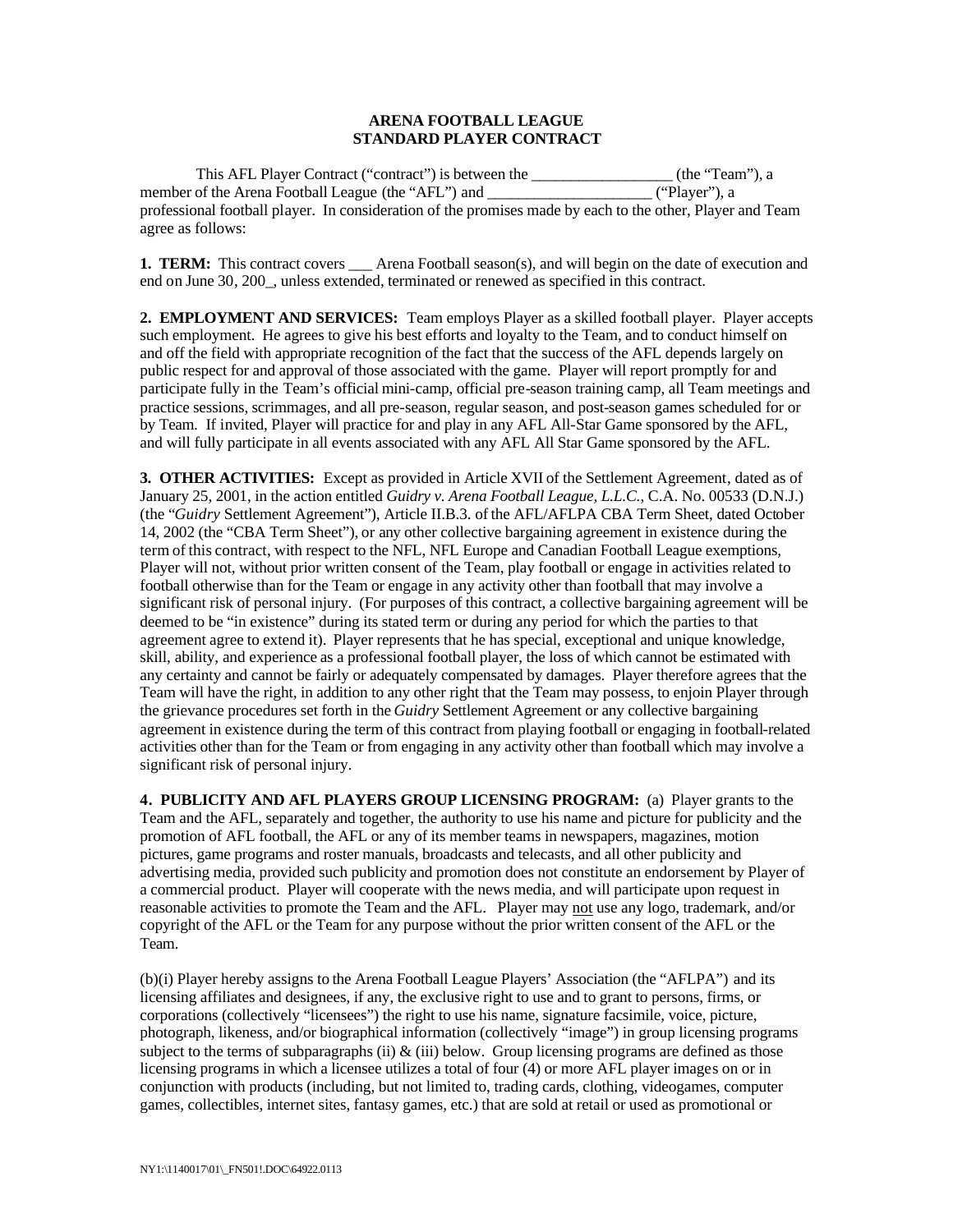premium items. In consideration for this assignment of rights, the AFLPA or its licensing affiliate or designee will use the revenues it receives from group licensing programs to support AFL players. The AFLPA or its licensing affiliate or designee will use its best efforts to promote the use of AFL player images in group licensing programs, to provide group licensing opportunities to all AFL players, and to ensure that no entity utilizes the group licensing rights granted to such organization without first obtaining a license from such organization.

(ii) Notwithstanding the foregoing, and subject to the terms of subparagraph (iii) below, Player also grants to the AFL, on a non-exclusive basis, the same group licensing rights granted above to the AFLPA and its licensing affiliates and designees, if any, except that the AFL may use such rights solely in connection with national league licensing of AFL or AFL team logos or trademarks, and not for endorsement purposes. In consideration for this assignment of rights, the AFL will fund the player pension program as provided in Article XVIII of the *Guidry* Settlement Agreement, as amended, and Article II.I of the CBA Term Sheet. The AFL will use its best efforts to promote the use of AFL player images in such group licensing programs, to provide group licensing opportunities to all AFL players, and to ensure that no entity utilizes the non-exclusive group licensing rights granted to the AFL hereunder without first obtaining a license from the AFL.

(iii) Player retains the right to grant permission to a licensee to utilize his image if that licensee is not concurrently utilizing the images of three (3) or more other AFL players on or in conjunction with products that are sold at retail or are used as promotional or premium items. If Player's inclusion in a particular group licensing program authorized under either subsection (i) or (ii) above is precluded by an individual exclusive endorsement agreement entered into by Player, and Player provides the AFLPA and/or its licensing affiliates and designees, if any, with timely written notice of that preclusion (which organization shall notify the AFL of such preclusion), Player shall be excluded from that particular program; provided, however, that no such exclusion shall occur with respect to trading cards, video or other electronic games, or such other programs that may be designated from time to time by the AFLPA or its licensing affiliates and designees, if any. Notwithstanding the foregoing, Player may not grant permission to a licensee to utilize his image in a category pursuant to the first sentence of this subparagraph (iii) if the AFLPA or its licensing affiliates and designees, if any has agreed with the AFL to make such a category exclusive.

(iv) This Paragraph 4(b) shall be construed under New York law without reference to conflicts of law principles. The assignment in this paragraph shall expire on December 31 of the later of (a) the third year following the execution of this contract, or (b) the year in which this contract expires.

**5. COMPENSATION:** For performance of Player's services and all other promises of Player specified herein, Team will pay Player a yearly regular season salary as follows:

\$ for the 2003 season.

\$\_\_\_\_\_\_\_\_\_\_\_\_\_\_\_\_\_\_\_\_\_for the 2004 season, if applicable.

\$\_\_\_\_\_\_\_\_\_\_\_\_\_\_\_\_\_\_\_\_\_for the 2005 season, if applicable.

In addition, Team will pay Player such earned performance bonuses as may be set forth in Schedule A to this contract; such pre-season and post-season salary as set forth in Schedule A or otherwise required by the *Guidry* Settlement Agreement or any collective bargaining agreement in existence during the term of this contract; Player's necessary traveling expenses from his residence to training camp; Player's housing and meal expenses during pre-season training camp and in connection with playing pre-season, regular season, and post-season football games, per diem allowances when traveling to games outside the Team's home city; Player's traveling expenses to Player's residence from the Team's home city at the end of the season or if this contract is terminated by the Team; and such additional compensation, benefits and reimbursement of expenses as may be called for in the *Guidry* Settlement Agreement or in any collective bargaining agreement in existence during the term of this contract.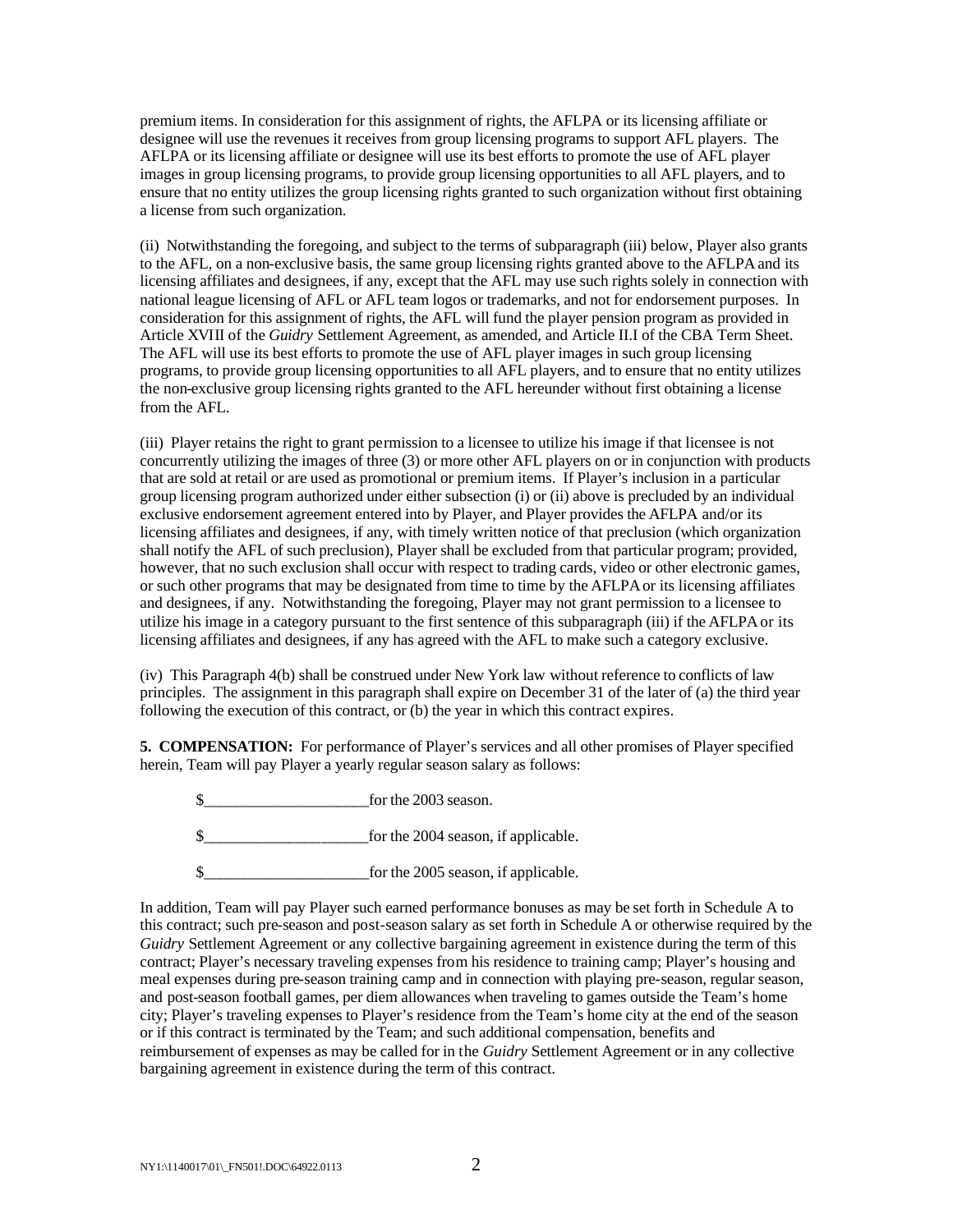**6. PAYMENT:** Unless this contract or any collective bargaining agreement in existence during the term of this contract specifically provides otherwise, Player will be paid 100% of his yearly regular season salary under this contract in equal weekly installments over the course of the applicable regular season period, commencing with the first regular season game played by the Team in each season. The weekly installment shall be payable with respect to an upcoming game if Player is on the Team's Twenty-Four Man Roster at 5 p.m. (E.S.T. or E.D.T, as applicable) on the Wednesday prior to the date of such game. Unless this contract specifically provides otherwise, if this contract is executed or Player is activated after the beginning of the regular season, the yearly regular season salary payable to Player will be reduced proportionately and Player will be paid the weekly portions of his yearly regular season salary becoming due and payable after he is activated. Unless this contract specifically provides otherwise, if this contract is terminated after the beginning of the regular season, the yearly regular season salary payable to Player will be reduced proportionately and Player will be paid the weekly portions of his yearly regular season salary having become due and payable up to the time of termination.

**7. DEDUCTIONS:** Any advance made to Player will be repaid to the Team, and any properly levied Team fine or Commissioner fine against Player will be paid, in cash on demand or by means of deductions from payments coming due to the Player under this contract, the amount of such deductions to be determined by the Team unless this contract or any collective bargaining agreement in existence during the term of this contract specifically provides otherwise.

**8. PHYSICAL CONDITION/EXAMINATIONS:** Player represents to the Team that he is and will maintain himself in excellent physical condition. Player will undergo one or more complete physical examinations by a physician approved by the Team upon Team request (including but not limited to an Entrance Examination within a reasonable time after execution of this contract and an Exit Examination within forty-eight hours after the Team's last game of the season or after any termination of this contract), during which physical examination Player agrees to make full and complete disclosure of any physical or mental condition known to him that might impair his performance under this contract and to respond fully and in good faith when questioned by the Team physician about such condition. During the term of this contract, the Team may also direct Player to undergo medical treatments relating to the Player's ability to perform for the Team from a health care provider designated by the Team. The Team shall pay for such treatments and any physical examinations conducted under the terms of this paragraph. If Player fails to establish or maintain his excellent physical condition to the satisfaction of the Team physician, or make the required full and complete disclosure and good faith responses to the Team physician, then the Team may terminate this contract.

**9. INJURY:** Unless this contract specifically provides otherwise, if Player is injured in the performance of his services under this contract, he must promptly report such injury to the Team within twenty-four (24) hours after Player knows of such injury. Unless this contract specifically provides otherwise, Player will then receive such medical and hospital care during the term of this contract as the Team physicians may deem necessary and appropriate in their professional judgment. If Player unreasonably refuses to follow such care, Player shall be subject to reasonable discipline imposed by either the AFL or the Team, provided that such discipline is consistent with the *Guidry* Settlement Agreement or any collective bargaining agreement in existence during the term of this contract. If Player is unable to perform the services required of him as a member of the Team due to such injury, then Player will receive such care and compensation as provided by the Team pursuant to applicable state laws, the *Guidry* Settlement Agreement, and any collective bargaining agreement in existence during the term of this contract.

**10. AMATEUR STATUS:** By signing this contract, Player acknowledges that he may forfeit any amateur or collegiate standing or eligibility he may have.

**11. SKILL, PERFORMANCE AND CONDUCT:** Player understands that he is competing with other players for a position on the Team's roster within applicable player limits. If at any time, in the sole judgment of the Team, Player's skill or performance has been unsatisfactory as compared with that of other players competing for positions on the Team's roster, or if Player has engaged in personal conduct reasonably judged by the Team to adversely affect or reflect on the Team, then, unless this contract specifically provides otherwise, the Team may terminate this contract. In addition, unless this contract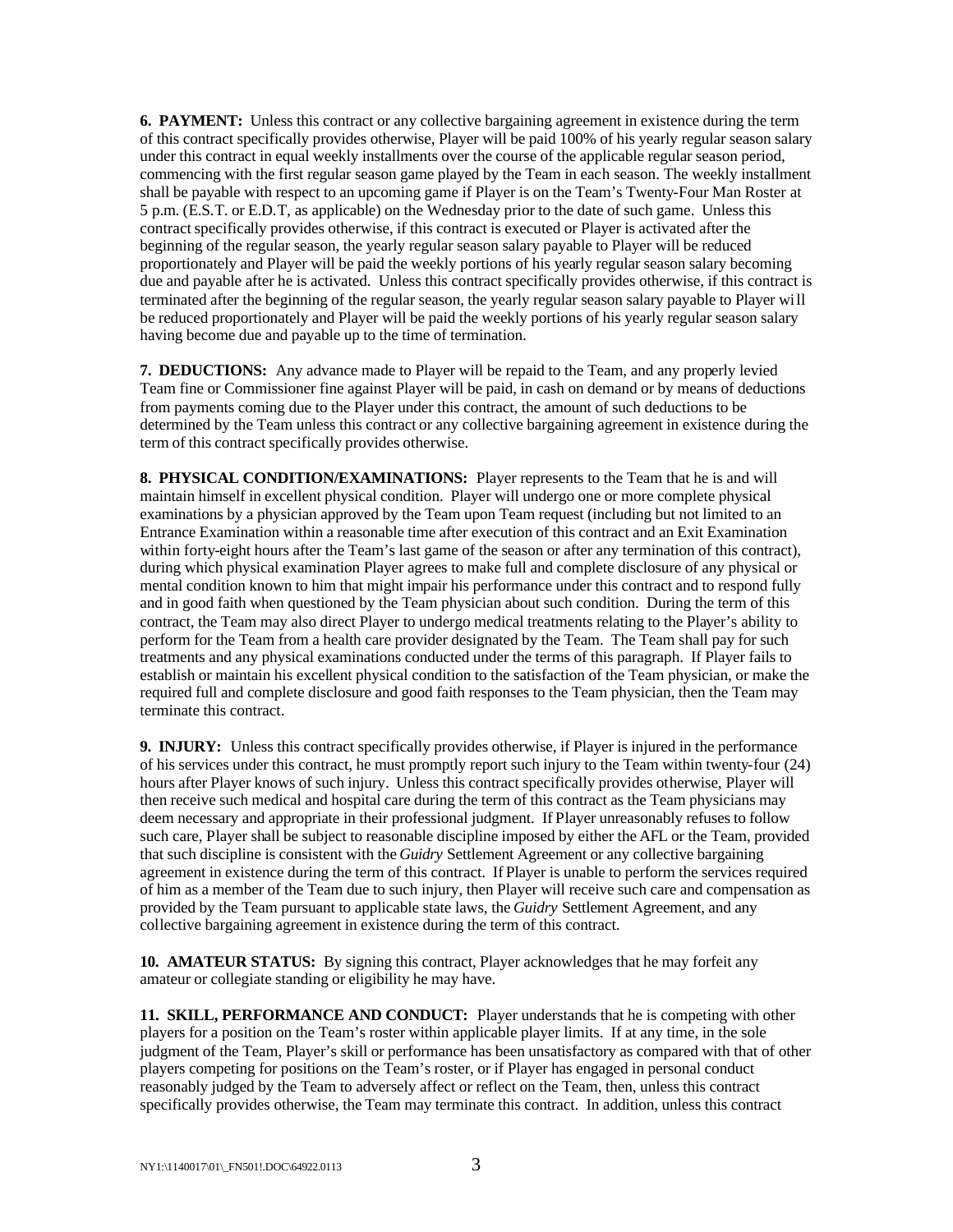specifically provides otherwise, this contract may be terminated if, in the Team's opinion, Player is anticipated to make less of a contribution to the Team's ability to compete on the playing field than another player or players whom the Team intends to sign or attempts to sign, or another player or players who is or are already on the Team's roster, and for whom the Team needs Room under the Salary Cap.

**12. TERMINATION:** The rights of termination set forth in this contract will be in addition to any other rights of termination allowed either party by law. Termination will be effective upon the giving of written notice, except that Player's death, other than as a result of injury incurred in the performance of his services under this contract, will automatically terminate this contract. If this contract is terminated by the Team and either Player or the Team so requests, Player will promptly undergo a complete physical examination by the Team physician.

**13. UNIFORM:** Player must wear the official uniform of the Team, consistent with AFL rules and the terms of any collective bargaining agreement in existence during the term of this contract (provided, however, that this paragraph shall not prohibit or limit the type of footwear or gloves which may be worn by players on the field, except to the extent such category has been designated an exclusive category pursuant to the terms of Paragraph 4(b)(iii) above, or as provided under the terms of any collective bargaining agreement in existence during the term of this contract, including but not limited to any such agreement in letter form). Upon the termination of this contract, or at the end of the playing season, Player must return to the Team all uniforms and Team equipment in his possession or issued to him. As permitted by state law, the Team may deduct from any payment due to Player the replacement value of any uniform or equipment not returned by Player.

**14. RULES.** Player will comply with and be bound by all reasonable Team and AFL rules in effect during the term of this contract that are not inconsistent with the provisions of this contract, the *Guidry* Settlement Agreement, or any collective bargaining agreement in existence during the term of this contract. Player's attention is also called to the fact that the AFL functions with certain rules and procedures and that these rules and procedures may affect Player's relationship to the AFL and its member teams independently of the provisions of this contract. Player acknowledges that he may be subject to fines and/or suspensions for violation of any reasonable Team rules and/or reasonable AFL rules.

15. **INTEGRITY OF THE GAME:** Player recognizes the detriment to the AFL that would result from impairment of public confidence in the honest and orderly conduct of AFL games, or the integrity and good character of AFL players. Player therefore agrees not to accept any bribe, throw or fix any AFL game, attempt to throw or fix any AFL game, or do anything else to cause or attempt to cause any AFL game to result other than on its merits. Player also agrees not to bet, legally or illegally, anything of value on the result or margin of victory of any AFL game. Player also agrees to promptly report to the Commissioner any offer or inducement or request to bribe an AFL player or to attempt to throw or fix an AFL game. Player also agrees not to knowingly associate with gamblers or gambling activity; not to use illegal drugs; and not to provide other players with stimulants or other drugs for the purpose of attempting to enhance on field performance in violation of law or any collective bargaining agreement in existence during the term of this contract. If the Commissioner has just cause to find any Player to have violated the terms of this paragraph, the Commissioner may impose appropriate penalties therefor, including, in appropriate circumstances, the suspension, dismissal and/or permanent disqualification of Player from any further association with the AFL.

**15A. AFL MISSION STATEMENT AND FANS' BILL OF RIGHTS:** Player has read the Arena Football League Mission Statement and the Arena Football League Fans' Bill of Rights, both attached hereto. These documents are attached hereto solely for the administrative convenience of the AFL, are not legally binding upon Player in any way, do not impose any contractual or other obligations upon Player, and have no legal effect.

### **16. CONTRACT TOLLING:**

(a) Unless this contract specifically provides otherwise, if Player retires before the expiration of this contract, or otherwise fails or refuses to perform his services under this contract, then this contract's term will be tolled between the date of the Player's retirement, or his failure or refusal to perform, and the date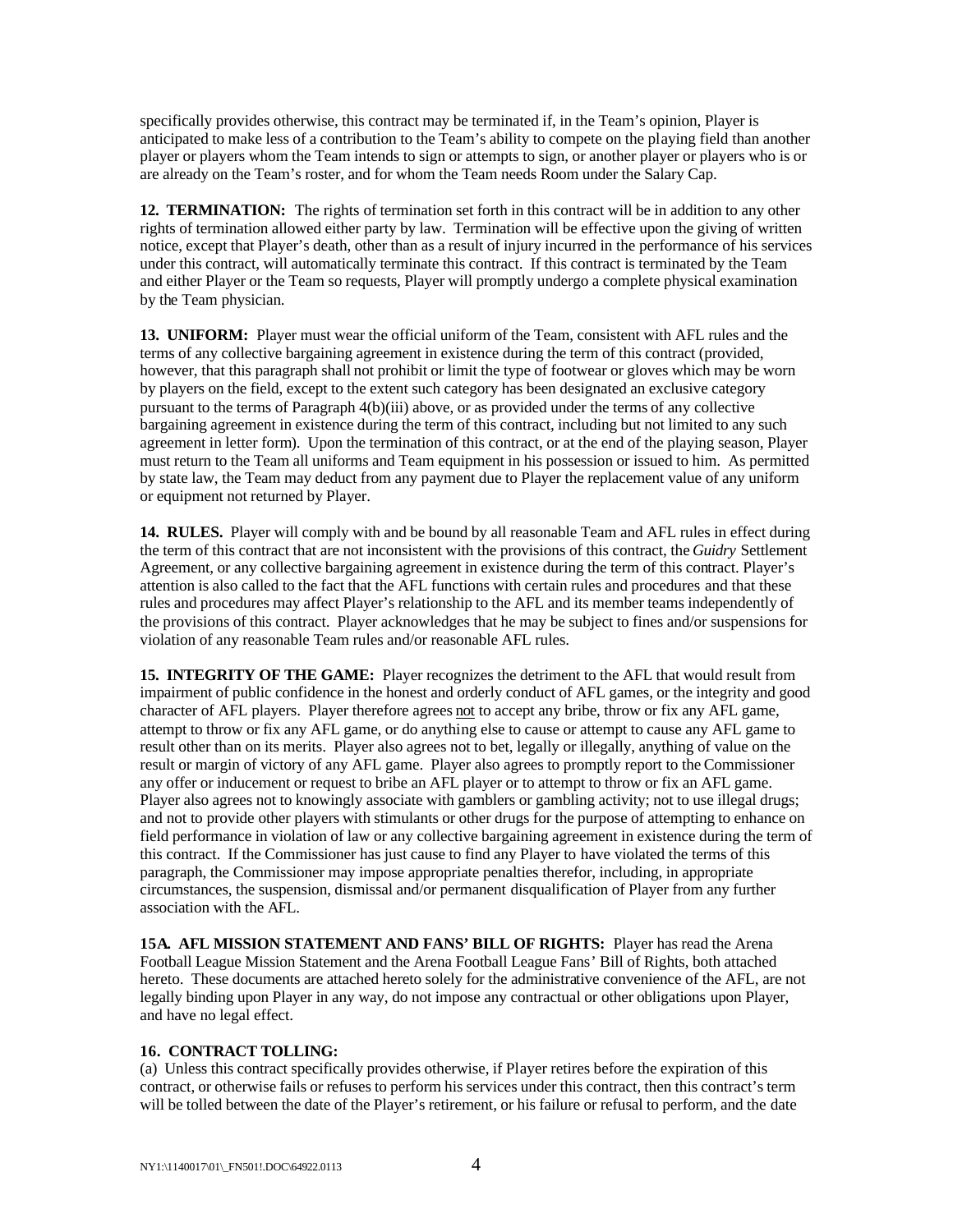of his return to the AFL. During the period this contract is tolled, Player is not entitled to receive any compensation or benefits hereunder. When Player returns as a player to the AFL, the remaining term of this contract shall be equal to the number of full seasons remaining under this contract at the time the contract was tolled, with a full season being defined as more than one-half of the Team's regular season games in that season.

(b) The contract is subject to the NFL, NFL Europe, and Canadian Football League exemptions set forth in AFL rules and referenced in Article II.B.3 of the CBA Term Sheet. Player and the Team each acknowledge that, during the term of this contract, Player may be employed as a professional football player in the NFL, NFL Europe, or the Canadian Football League as provided in Article II.B.3 of the CBA Term Sheet, but that the term of this contract shall be tolled between the date of the Player's not reporting to the Team or leaving the Team during the AFL season, and the date of his return to the AFL. The AFL and Team must permit Player to go to the NFL, NFLE or the CFL if requested to do so by Player. Team will retain the rights to Player under the same terms and conditions as set forth in this Contract prior to the player going to the NFL, NFLE or the CFL. Team and Player may not waive these rights, except that Player and Team may agree in Schedule A hereto whether, and/or on what terms, the player may leave Team for NFLE or the CFL, and as to whether Team retains such rights to the player after he leaves NFLE or the CFL and returns to the AFL. When Player returns as a player to the AFL, the remaining term of this contract shall be equal to the number of full seasons remaining under this contract at the time the contract was tolled, with a full season being defined as more than one-half of the Team's regular season games in that season.

**17. ASSIGNMENT:** Unless this contract specifically provides otherwise, Team may assign this contract and Player's services under this contract to any successor to the Team or to any other AFL team (but not to any AF2 team). Player will report to the assignee Team promptly upon being informed of the assignment of his contract and will faithfully perform his services under this contract for such assignee team. The assignee Team will pay Player's necessary traveling expenses in reporting to it and will faithfully perform this contract with Player.

**18. FILING:** This contract is valid and binding upon Player and the Team immediately upon execution. A copy of this contract, including any attachments to it, will be filed by the Team with the AFL in the AFL League Office within twenty-four (24) hours after execution. The AFL shall have the right to disapprove this contract on reasonable grounds, including but not limited to an attempt by the parties to abridge or impair the rights of any other Team, uncertainty or incompleteness in expression of the parties' respective rights and obligations, or conflict between the terms of this contract and the *Guidry* Settlement Agreement and/or any collective bargaining agreement then in existence. Approval will be automatic unless, within forty-eight (48) hours after receipt of this contract in the AFL League Office, the AFL notifies the parties either of disapproval or of extension of this forty-eight (48) hour period for purposes of investigation or clarification pending its decision. On the receipt of notice of disapproval and termination, both parties will be relieved of their respective rights and obligations under this contract. Any disapproval or extension of the disapproval period may be appealed in accordance with the grievance arbitration procedure called for in the *Guidry* Settlement Agreement or any collective bargaining agreement in existence during the term of this contract.

**19. DISPUTES:** Any dispute involving any interpretation or application of any provision of this contract will be exclusively submitted to final and binding arbitration in accordance with the grievance arbitration procedure called for in the *Guidry* Settlement Agreement or any collective bargaining agreement in existence during the term of this contract.

**20. NOTICE:** Any notice, request, approval or consent under this contract will be sufficiently given if in writing and delivered in person or mailed (certified or first class or overnight) by one party to the other party at the address set forth on the signature page of this contract, or to such other address as the recipient may subsequently have furnished in writing to the sender.

**21. OTHER AGREEMENTS:** The *Guidry* Settlement Agreement, the CBA Term Sheet, and any other collective bargaining agreement in existence during the term of this contract are hereby incorporated herein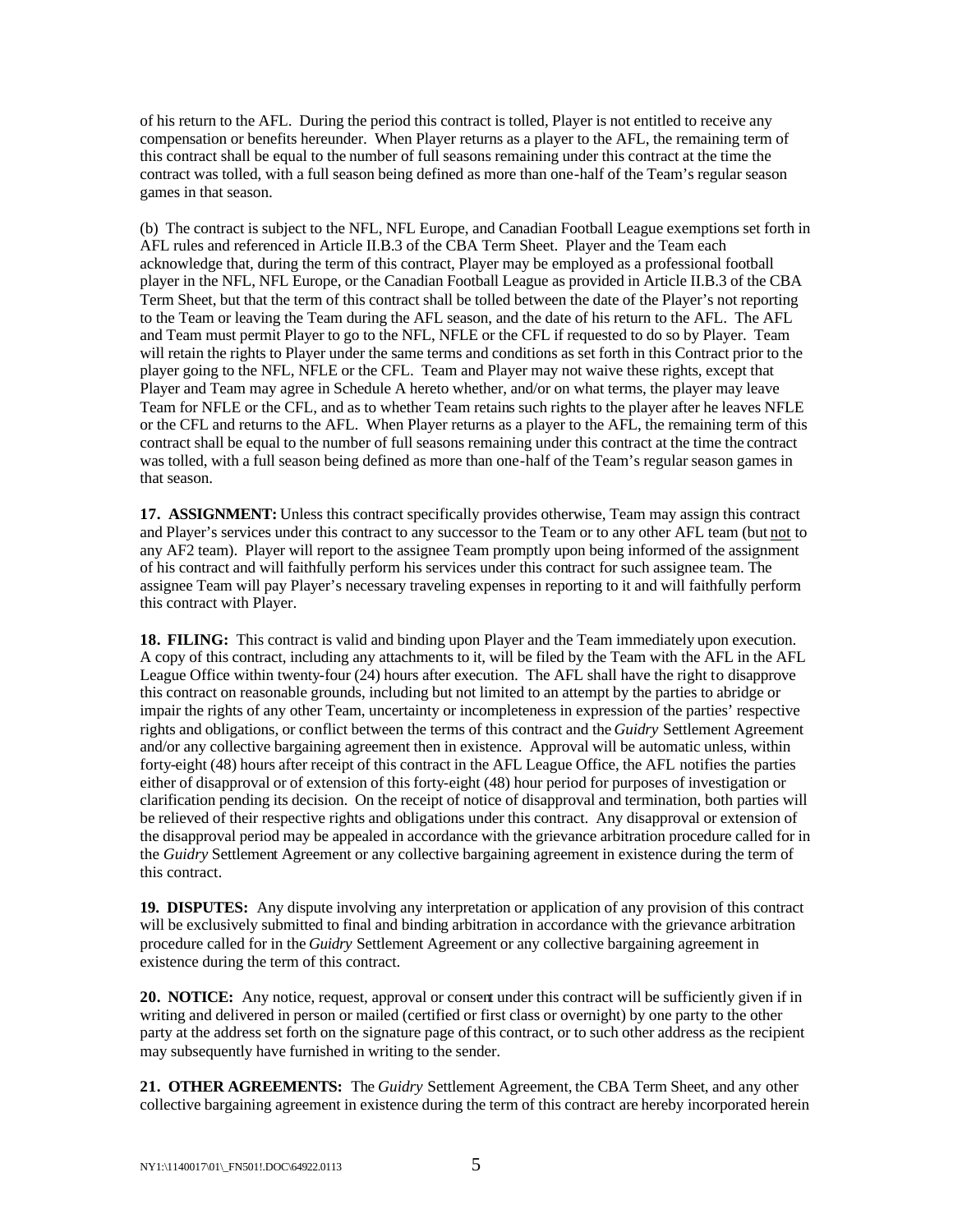as if fully set forth herein. This contract, including Schedules A-C hereto, otherwise sets forth the entire agreement between Player and the Team and cannot be modified or supplemented orally. Player and the Team represent that no other agreement, oral or written, exists between them, except as specifically incorporated in this contract, or except as to a contract for non-football-related services that has been or will be provided to the AFL as provided in the CBA Term Sheet or any other collective bargaining agreement in existence during the term of this contract. No change, termination or attempted waiver of any portion of this contract is binding unless in writing and signed by Player and the Team. The provisions of this contract will govern the relationship between Player and the Team unless there are conflicting provisions in the *Guidry* Settlement Agreement, the CBA Term Sheet, or any other collective bargaining agreement in existence during the term of this contract.

**22. LAW:** To the extent that federal law does not govern, this contract is made and shall be governed by the laws of the State of , without reference to any conflict of laws rules or other principles that would defeat the application of such laws.

**23. WAIVER AND RELEASE:** Player waives and releases any claims that he may have arising out of, related to, or asserted in the *Guidry* class action antitrust litigation, including but not limited to any such claim concerning past AFL rules, past expansion or dispersal drafts, the reserve clause, the past AFL Standard Player Contract, pre-season compensation, or any other term or condition of employment. This waiver and release also extends to any conduct engaged in pursuant to the *Guidry* Settlement Agreement during the express term of that Settlement Agreement or any portion thereof. This waiver and release shall not limit any rights Player may have to performance by the Team under this contract or Player's right as a member of the *Guidry* class to object to any amendment to the *Guidry* Settlement Agreement during its review by the court.

### **24. OTHER PROVISIONS.**

(a) Each of the undersigned hereby confirms that (i) this contract, renegotiation, extension or amendment sets forth all components of Player's remuneration for playing Arena Football (whether such compensation is being furnished directly by the Team or by a related or affiliated entity); and (ii) there are no undisclosed agreements of any kind, whether express or implied, oral or written, and there are no promises, undertakings, representations, commitments, inducements, assurances of intent or understandings of any kind that have not been disclosed to the AFL involving consideration of any kind to be paid, furnished or made available to Player or any entity or person owned or controlled by, affiliated with, or related to Player, either during the term of this contract or thereafter.

(b) Player and the Team acknowledge that any compensation to be paid to Player in violation of the foregoing paragraph 24(a) is not permitted under the terms of the *Guidry* Settlement Agreement, and therefore will not be binding upon any Team that subsequently acquires Player's services under the terms of this contract.

(c) Each of the undersigned further confirms that, except insofar as any of the undersigned may describe in an addendum to this contract, no conduct in violation of the anti-collusion rules of the *Guidry* Settlement Agreement or any collective bargaining agreement in existence during the term of this contract took place with respect to this contract. Each of the undersigned further confirms that nothing in this contract is designed or intended to defeat or circumvent any provisions of the *Guidry* Settlement Agreement or any collective bargaining agreement in existence during the term of this contract, including but not limited to the Salary Cap provisions; however, any conduct permitted by the *Guidry* Settlement Agreement or any collective bargaining agreement in existence during the term of this contract shall not be considered a violation of this confirmation.

25. PLAYER'S AGENT: If Player has been represented by an agent with respect to the negotiation of this contract, such agent shall execute this contract in the space provided below, and thereby acknowledge his or her representation of Player in connection with this contract, and represent that no violations of paragraph 24 above have occurred to his or her knowledge. If such agent refuses to so execute this contract, Player shall identify that agent and so indicate the agent's refusal in an addendum to this contract.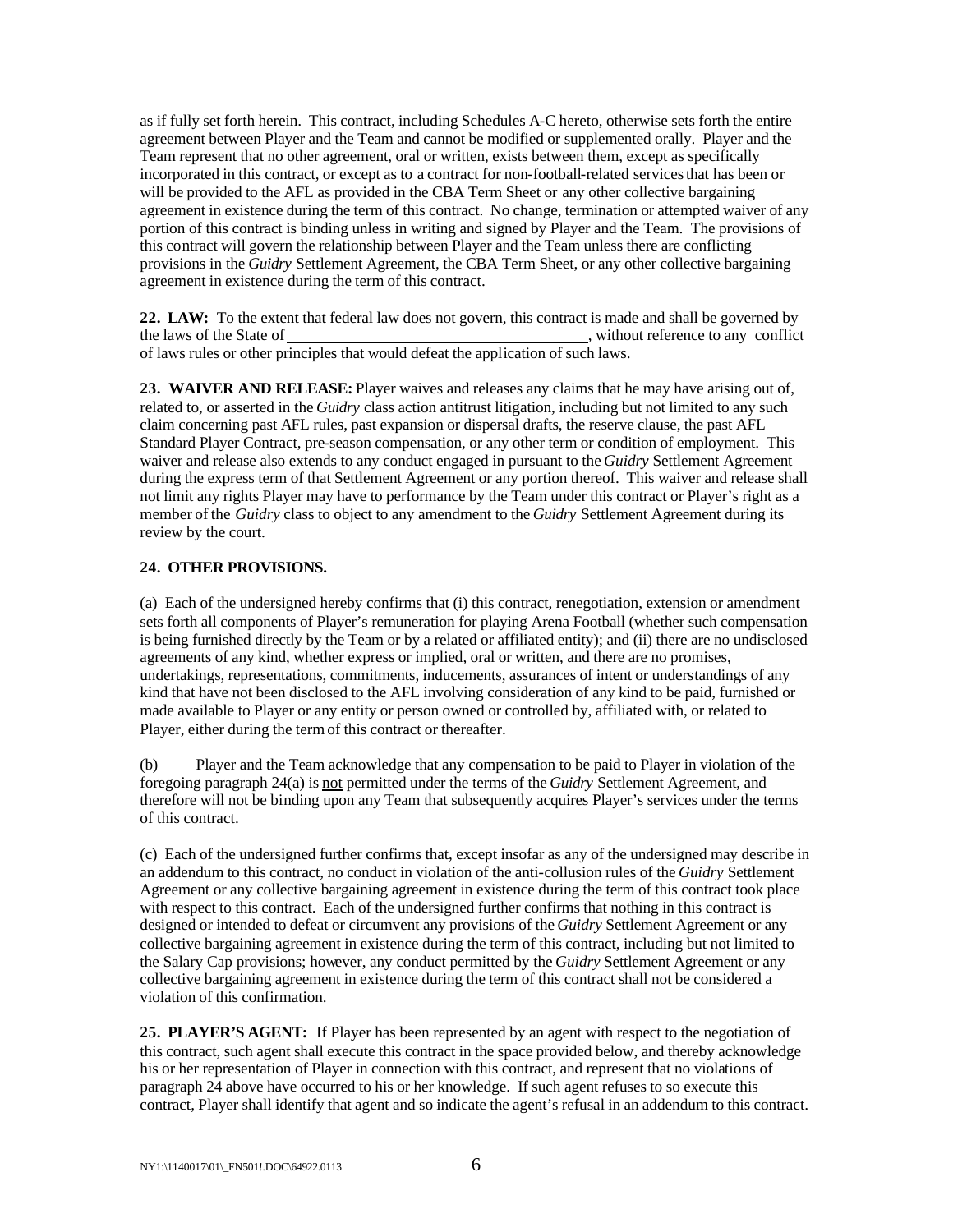**26. EXECUTION:** Both Player and the Team acknowledge that this contract is between Player and the Team and not between Player and the AFL, and it has been read in its entirety and that they agree to this contract by signing it. The AFL Commissioner or his designee has reviewed and approved this contract by signing it.

## **EXAMINE THIS CONTRACT CAREFULLY BEFORE SIGNING IT.**

SIGNED: PLAYER NAME (PRINTED):

Home Address:

Telephone Number:

Date:

TEAM:

SIGNED: BY (PRINTED):

Team Address:

Date:

SIGNED: PLAYER'S AGENT (PRINTED):

Address:

Telephone Number:

Date:

APPROVED: \_\_\_\_\_\_\_\_\_\_ DISAPPROVED: \_\_\_\_\_\_

AFL Commissioner or Commissioner's Designee: NAME (PRINTED):

Date: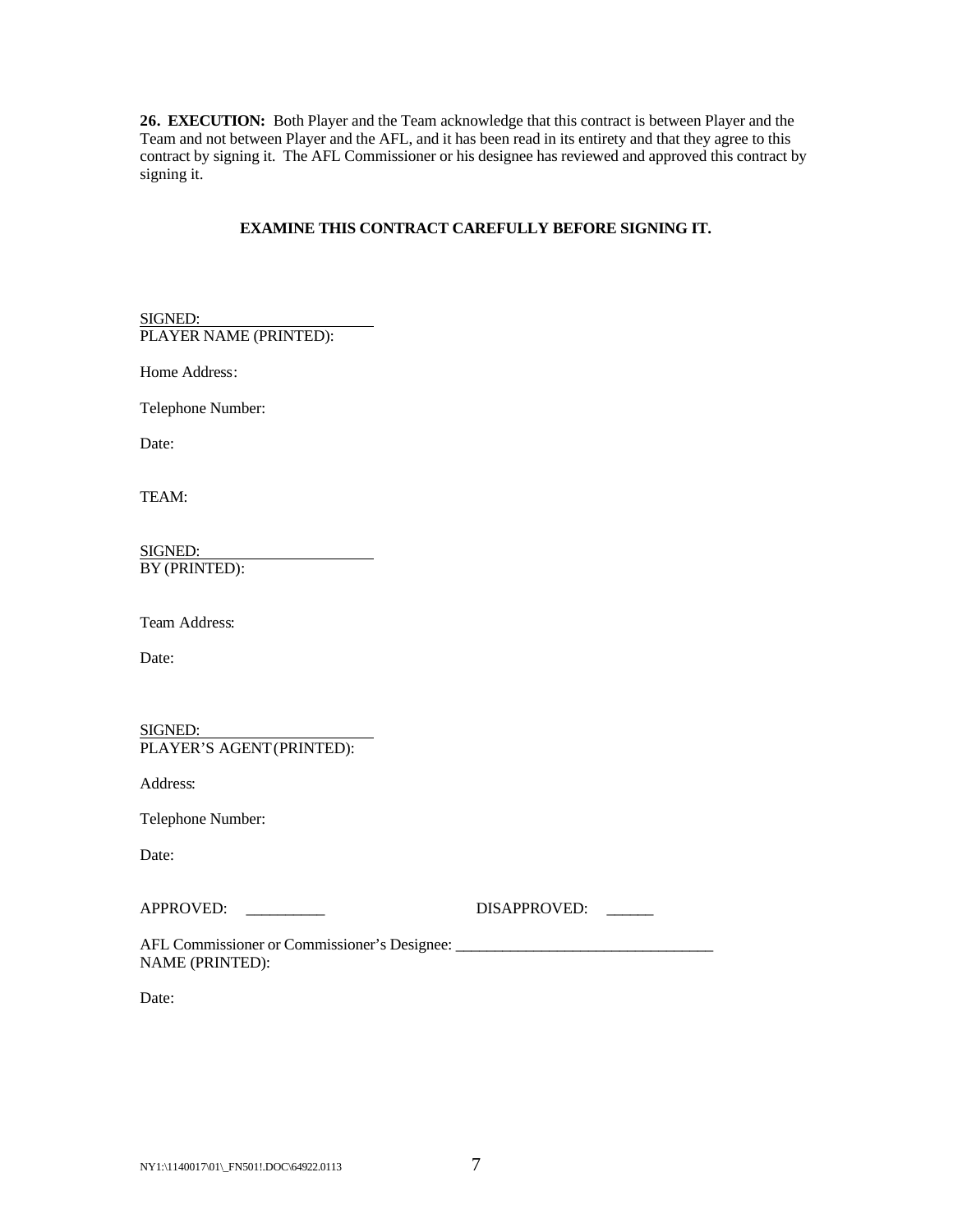## **SCHEDULE A**

**1. Signing Bonus (if any):**  $\frac{1}{2}$  **to be paid no later than ten (10) days after the** signing of this contract.

### **2. Pre-Season Salary:**

Player will receive a pre-season active list per-game salary of \$

Player will receive a pre-season active list per-game salary of \$

Player will receive a pre-season active list per-game salary of \$

All payments must be at least fifty (50%) percent of Player's regular season per-game salary for each pre-season game.

Amount of advance, if any, of Regular Season Salary to be paid to Player during the pre-season, agreed to between Player and Team pursuant to Article II.H.2 of the CBA Term Sheet, and terms of such advance: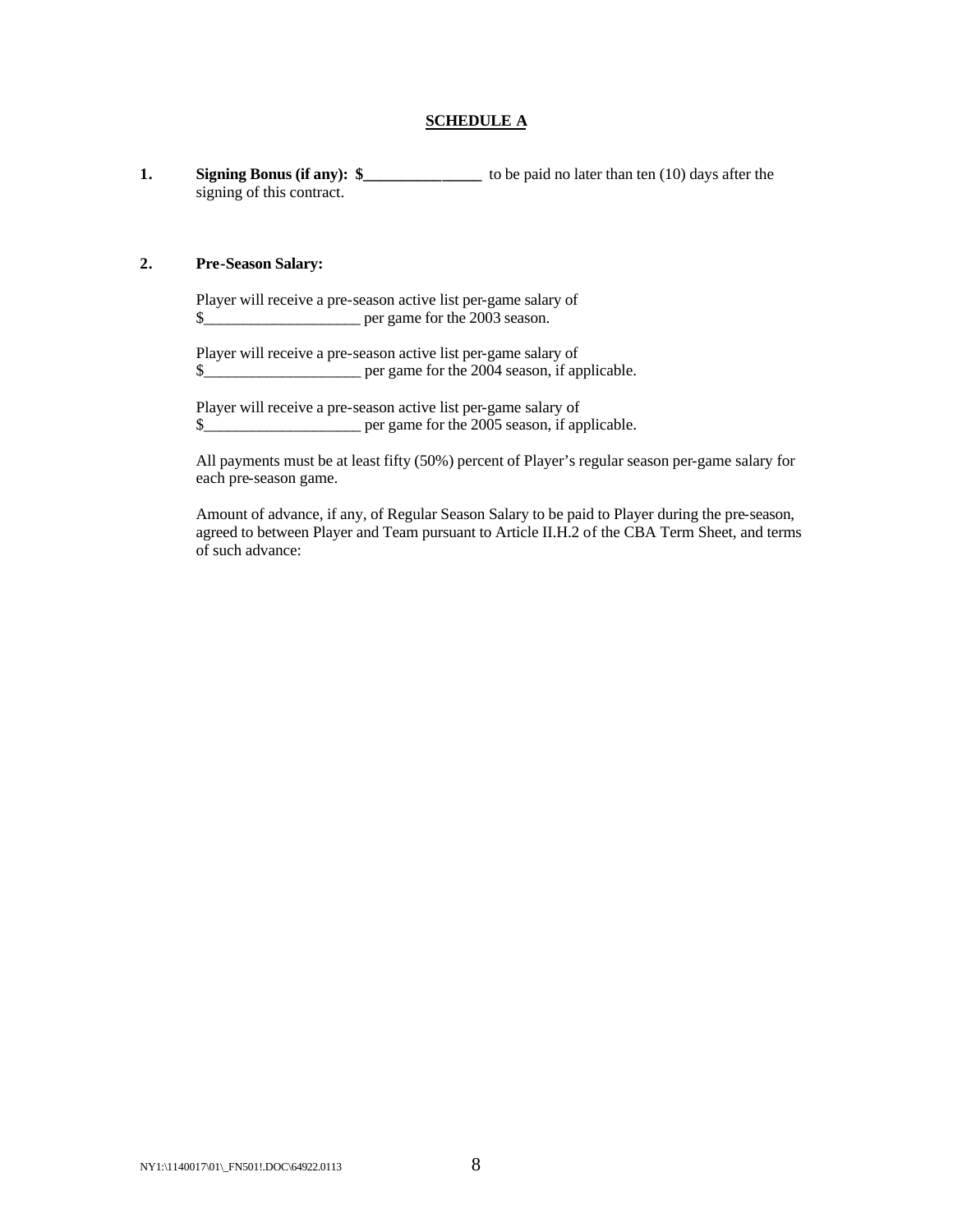### **3. Post-Season Salary (Active List/Injured Reserve):**

Round One Game:

Player will receive first round base salary of \$\_\_\_\_\_\_\_\_\_\_\_\_\_\_\_\_\_\_\_\_for the 2003 season.

Player will receive first round base salary of \$\_\_\_\_\_\_\_\_\_\_\_\_\_\_\_\_\_\_\_\_for the 2004 season, if applicable.

For the 2005 season, if applicable: (1) Player will receive first round base salary of \$2,400 and additional post-season incentive compensation, if any, of \$\_\_\_\_\_\_\_\_\_\_ if the Team wins the first round game; and (2) Player will receive first round base salary of \$1,875 and additional postseason incentive compensation, if any, of \$\_\_\_\_\_\_\_\_\_\_ if the Team loses the first round game.

Round Two Game:

Player will receive second round base salary of \$ for the 2003 season.

Player will receive second round base salary of \$

For the 2005 season, if applicable: (1) Player will receive second round base salary of \$2,600 and additional post-season incentive compensation, if any, of \$\_\_\_\_\_\_\_\_\_\_ if the Team wins the second round game; and (2) Player will receive second round base salary of \$2,100 and additional post-season incentive compensation, if any, of \$\_\_\_\_\_\_\_\_\_\_ if the Team loses the second round game.

Round Three Game:

Player will receive third round base salary of \$\_\_\_\_\_\_\_\_\_\_\_\_\_\_\_\_\_\_\_\_for the 2003 season.

Player will receive third round base salary of \$\_\_\_\_\_\_\_\_\_\_\_\_\_\_\_\_\_\_\_\_for the 2004 season, if applicable.

For the 2005 season, if applicable: (1) Player will receive third round base salary of \$3,150 and additional post-season incentive compensation, if any, of \$\_\_\_\_\_\_\_\_\_\_ if the Team wins the third round game; and (2) Player will receive third round base salary of \$2,600 and additional postseason incentive compensation, if any, of \$\_\_\_\_\_\_\_\_\_\_ if the Team loses the third round game.

Arena Bowl:

Player will receive Arena Bowl base salary of \$\_\_\_\_\_\_\_\_\_\_\_\_\_\_\_\_\_\_\_\_for the 2003 season.

Player will receive Arena Bowl base salary of \$\_\_\_\_\_\_\_\_\_\_\_\_\_\_\_\_\_\_\_\_for the 2004 season, if applicable.

For the 2005 season, if applicable: (1) Player will receive Arena Bowl base salary of \$4,200 and additional post-season incentive compensation, if any, of \$\_\_\_\_\_\_\_\_\_\_ if the Team wins the Arena Bowl; and (2) Player will receive Arena Bowl base salary of \$2,850 and additional postseason incentive compensation, if any, of \$\_\_\_\_\_\_\_\_\_\_ if the Team loses the Arena Bowl.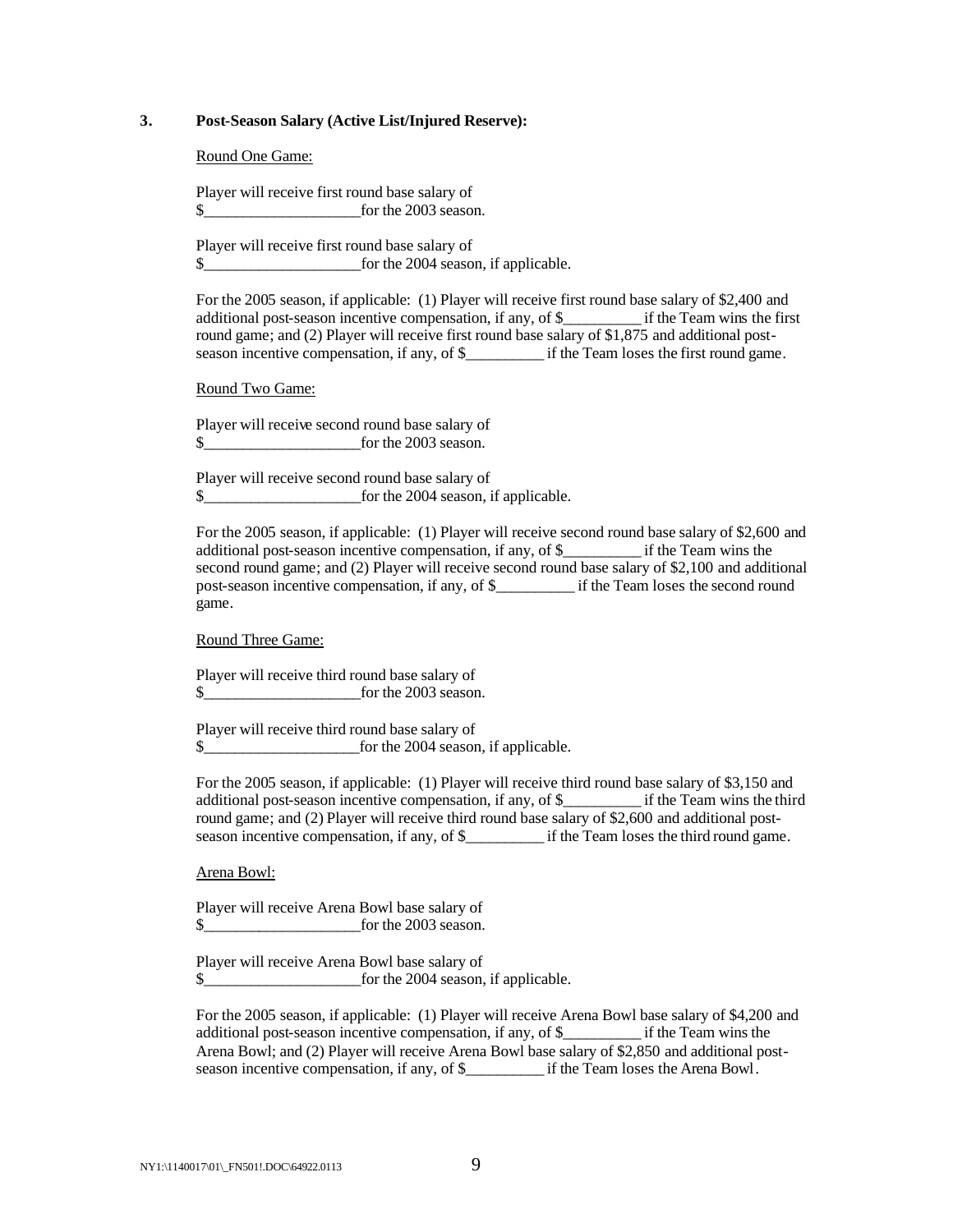- **4. Performance Bonuses** (if any are agreed upon)**:** Player also shall be eligible to receive the following contingent performance bonuses:
	- **a. Regular Season 2003/2004**

**b. Post-Season 2003/2004:**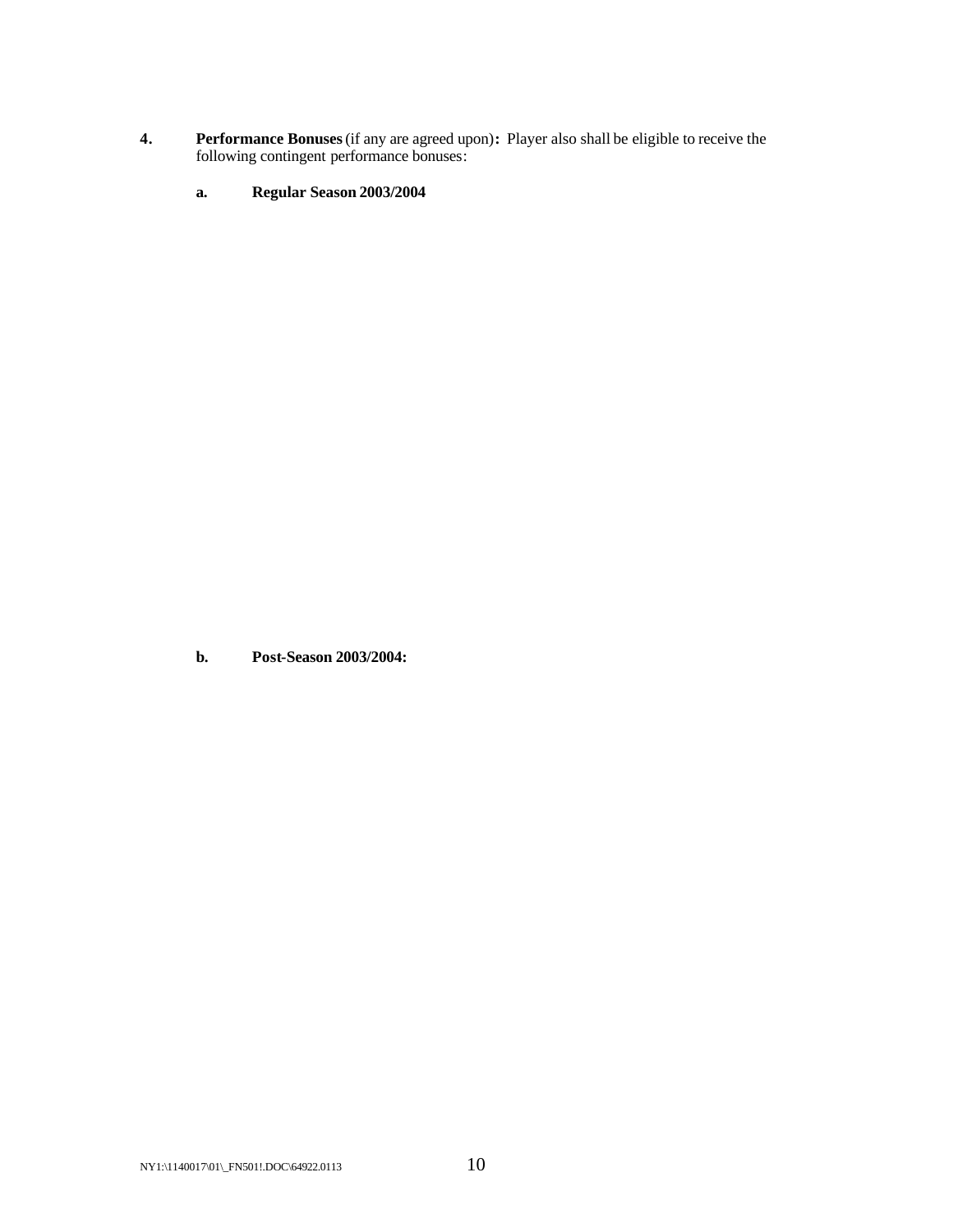**c. Regular-Season 2005\***

**5. Other Compensation** (if any is agreed upon):

 \* For post-season 2005, only post-season win and team participation bonuses are permitted, and those bonuses must be set forth in Paragraph 3 above. No other post-season performance bonuses are permitted in 2005.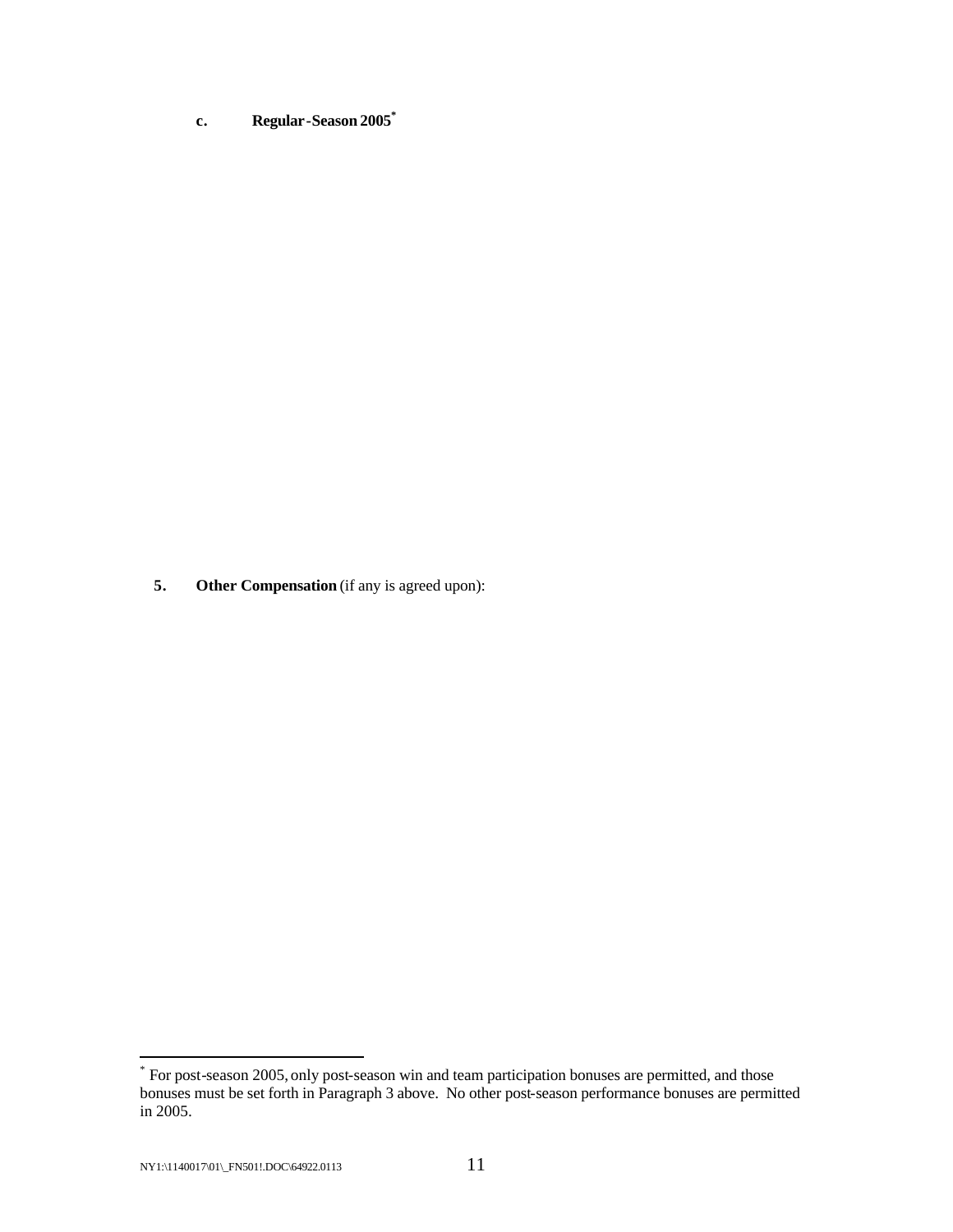# **6. Housing Stipend**

Player and Team must both initial one box:

| Player does not currently reside year-round within 75 miles of the Team's home arena.                                                                                                                                                                                                                                                          |
|------------------------------------------------------------------------------------------------------------------------------------------------------------------------------------------------------------------------------------------------------------------------------------------------------------------------------------------------|
| Player currently resides year-round within 75 miles of the Team's home arena, but elects<br>to live in Team-supplied housing.                                                                                                                                                                                                                  |
| Player currently resides year-round within 75 miles of the Team's home arena, and elects<br>to receive, in lieu of Team-supplied housing, a stipend equivalent to the per-player cost<br>to the Team of such housing, which the Team has advised is approximately \$<br>month (equivalent value of bartered housing must be supplied by Team). |
| Player currently resides year-round within 75 miles of the Team's home arena, and<br>voluntarily waives right to receive Team-supplied housing, or stipend equal to the per-<br>player cost thereof to the Team, in exchange for the following consideration, which must<br>be specifically described:                                         |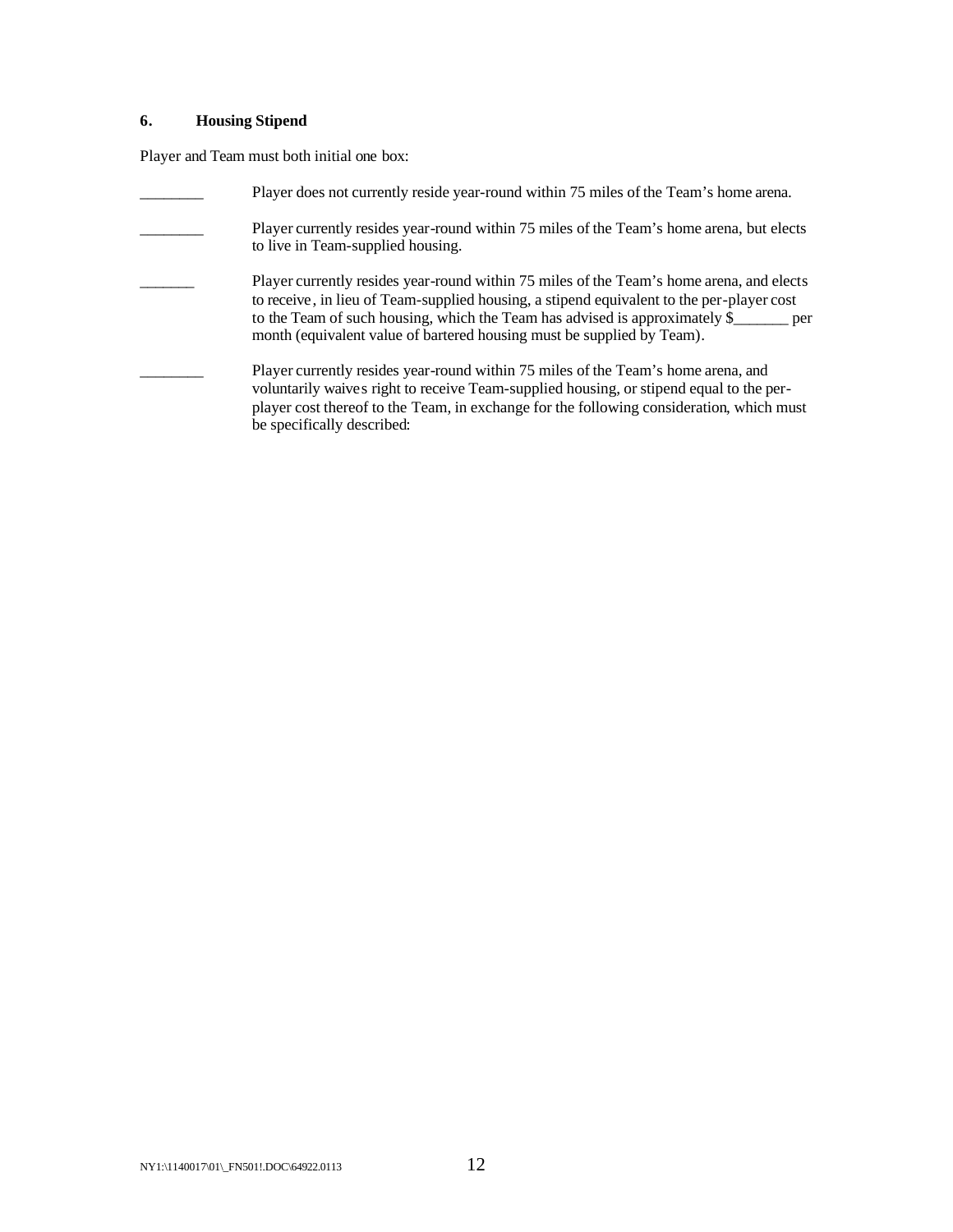# **SCHEDULE B**

## **PLAYER BIOGRAPHICAL INFORMATION**

**This sheet must be filled out in its entirety by each player and attached to all copies of the pl ayer's contract**

| 1. Name of Player<br><u>1. Name of Player</u> |  |                                                                                                                                                                                                                               |  |
|-----------------------------------------------|--|-------------------------------------------------------------------------------------------------------------------------------------------------------------------------------------------------------------------------------|--|
| 2. Permanent Address Management Address       |  |                                                                                                                                                                                                                               |  |
|                                               |  |                                                                                                                                                                                                                               |  |
| 3. Permanent Home Phone                       |  |                                                                                                                                                                                                                               |  |
| 4. Cell Phone(s)                              |  |                                                                                                                                                                                                                               |  |
| 4. Social Security Number                     |  | the control of the control of the control of the control of the control of the control of the control of the control of the control of the control of the control of the control of the control of the control of the control |  |
| 5. Date of Birth                              |  |                                                                                                                                                                                                                               |  |
| 6. Country of Citizenship                     |  |                                                                                                                                                                                                                               |  |
| 7. Player e-mail address                      |  | the control of the control of the control of the control of the control of the control of the control of the control of the control of the control of the control of the control of the control of the control of the control |  |
| 8. Name of Emergency Contact                  |  |                                                                                                                                                                                                                               |  |
| 9. Phone # for Emergency Contact              |  |                                                                                                                                                                                                                               |  |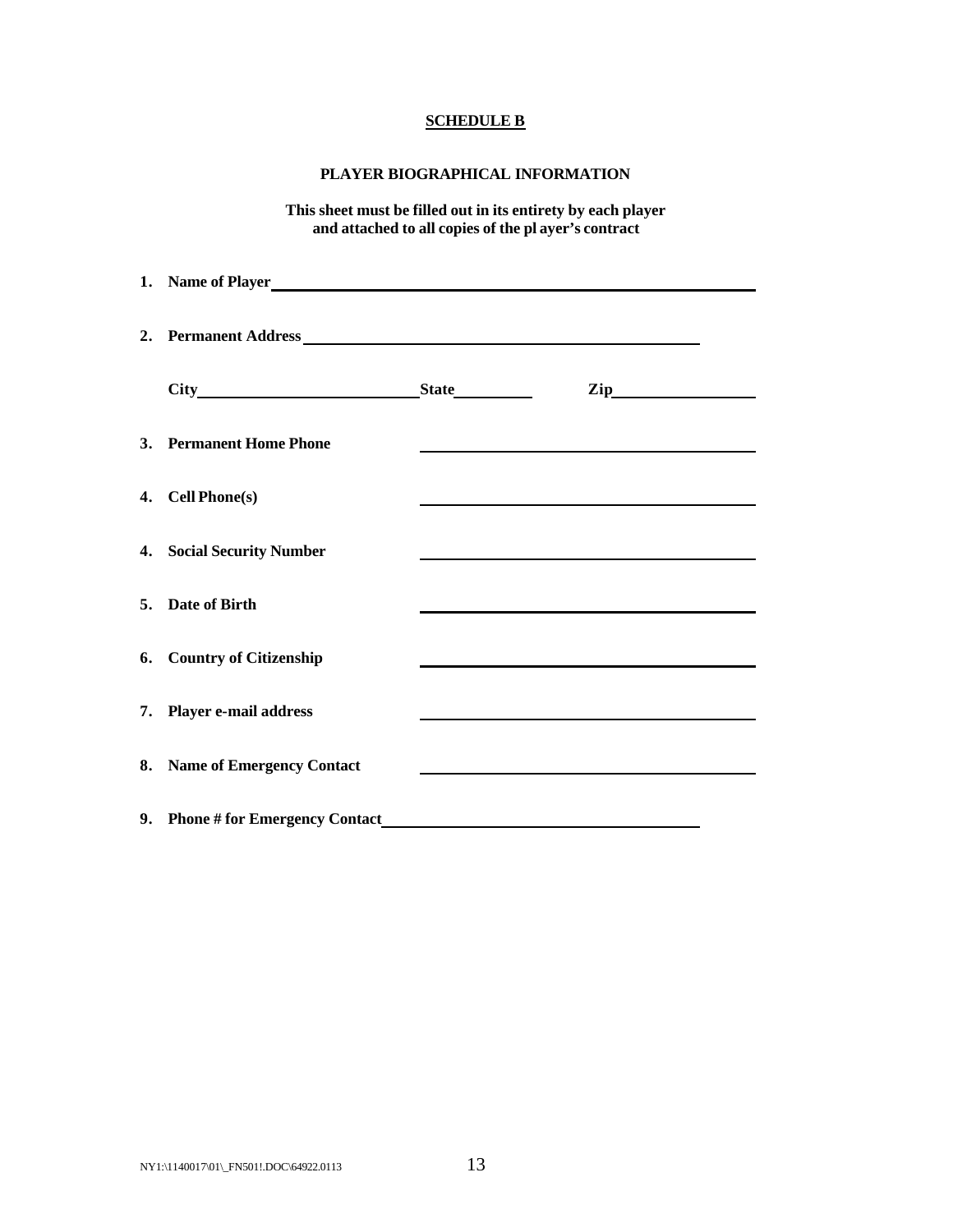## **Schedule C**

## **Allowable Performance Bonuses**

- A. Team Performance Bonuses (per season or league leader basis only)
	- 1. Total points scored by team
	- 2. Total points allowed by team
	- 3. Total offense (net yards)
	- 4. Total defense (net yards)
	- 5. Net difference takeaways/giveaways
	- 6. Sacks allowed
	- 7. Team undefeated for regular season
	- 8. Qualify for playoffs
	- 8a. Qualify for home playoff games
	- 9. Division Champion
	- 10. Arena Bowl Participant
	- 11. Arena Bowl Champion
- B. Individual Performance Bonuses (per occurrence, per game, per season, team leader or league leader basis only)
	- 12. Starts
	- 13. 20-man roster
	- 14. Points scored
	- 15. TDs scored
	- 16. Rushing TDs
	- 17. Receiving TDs
	- 18. Receptions
	- 19. Number of rushes
	- 20. Rushing yards
	- 21. Receiving yards
	- 22. Rushing and receiving yards
	- 23. Average yards gained per rush
	- 24. Average yards gained per reception
	- 25. Average yards gained per rush or reception
	- 26. QB rating
	- 27. QB passing TDs
	- 28. QB touchdowns (running or passing)
	- 29. QB passing yards
	- 30. QB passes completed
	- 31. QB completion percentage
	- 32. QB interception percentage
	- 33. QB average yards per completed pass
	- 34. All-purpose yards
	- 35. Sacks allowed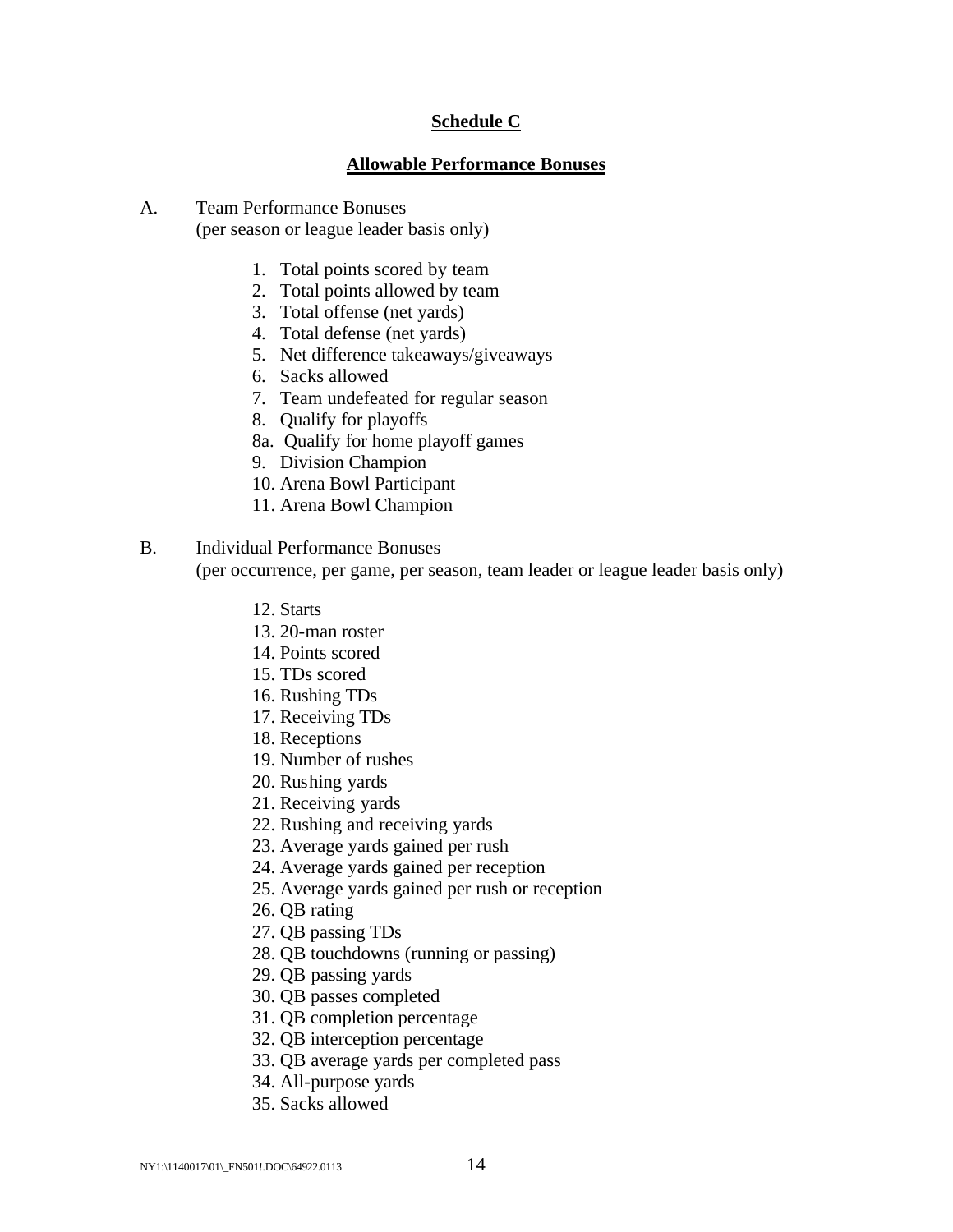- 36. Interceptions
- 37. Interception return yards
- 38. Interceptions returned for TD
- 39. Passes broken up
- 40. Hurries
- 41. Sacks
- 42. Tackles
- 43. Tackles for loss
- 44. Forced fumbles
- 45. Fumble recoveries
- 46. Fumble return yards
- 47. Fumble return TD
- 48. Total return yards
- 49. Kicks returned for TD
- 50. Kick return yards
- 51. Field goals
- 52. Field goal percentage
- 53. Field goals in ranges: 0-30; 30-44; 45-50, 51+
- 54. Game winning field goals (must be last points scored in game)
- 55. Kicking PATs

# C. Honors

(per occurrence only)

- 56. Any official league single game record broken
- 57. Any official league season record broken
- 58. Any official league career record broken
- 59. Club MVP (year end)
- 60. Club Ironman (year end)
- 61. All-Arena League First Team
- 62. ArenaBowl MVP
- 63. ArenaBowl Ironman
- 64. AFL Offensive Player of Year
- 65. AFL Defensive Player of Year
- 66. AFL Lineman of Year
- 67. AFL Kicker of Year
- 68. AFL Rookie of Year
- 69. AFL Ironman of Year
- 70. Offensive Player of Week
- 71. Defensive Player of Week
- 72. MVP of Game
- 73. Ironman of Week
- 74. Ironman of Game

Note: per game or per season performance bonuses may use ranges to determine amount (e.g., \$100 for 5- 10 touchdowns scored per season, \$200 for 10+ touchdowns scored per season); team and league leader performance bonuses are permitted only for regular season period, not for individual games.